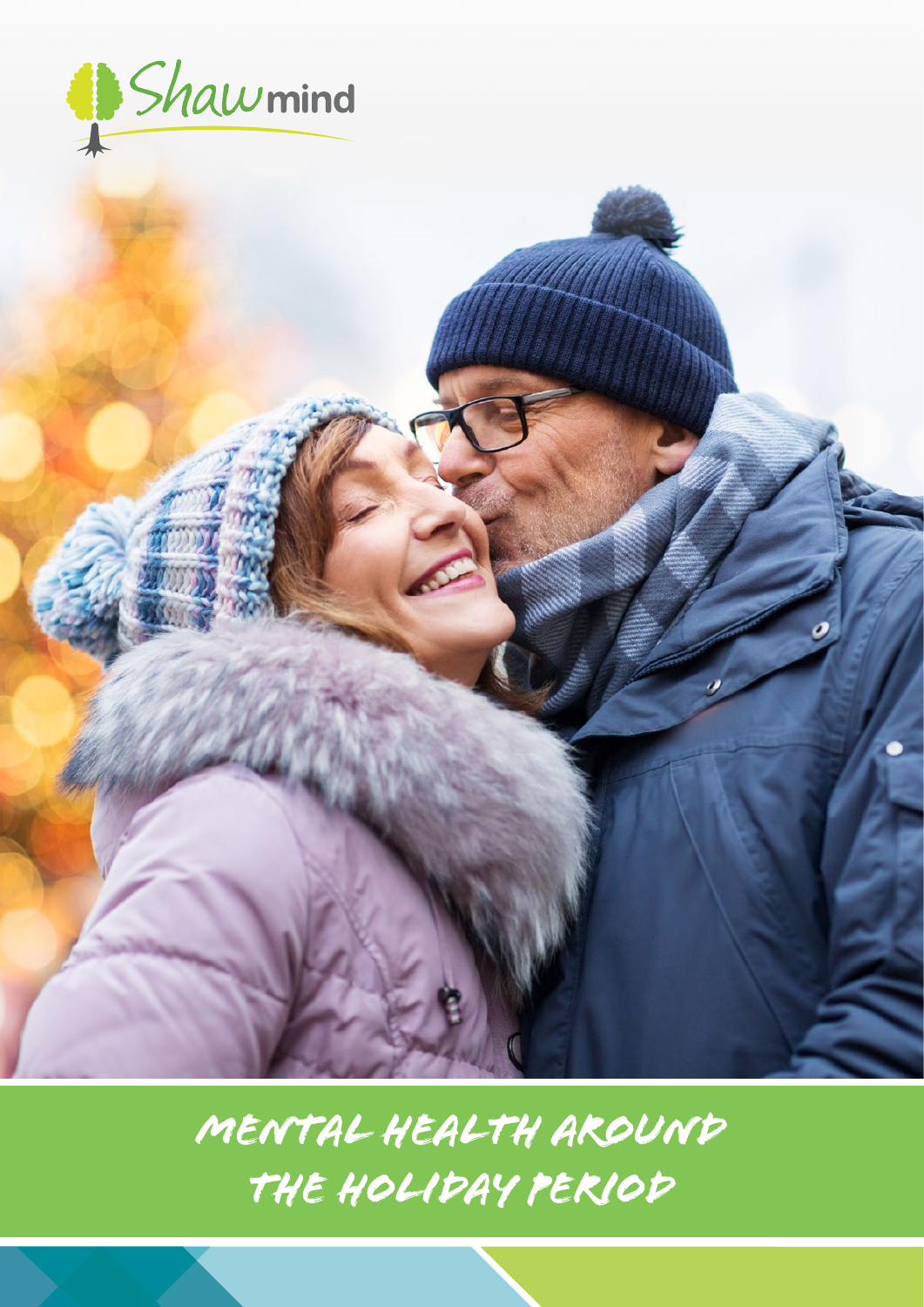#### **The holiday period is a time for relaxation and happiness, where people catch up with family and friends and take a rest from work.**

Unfortunately, for many people the holiday period is not all about positivity and can instead have a negative impact on their mental health. This can be for a number of reasons, with different people reacting differently to the same events. Here we will outline some of the reasons why people may find the holiday period tough and what problems may arise. We will also suggest some tips that may help to reduce the impact the holidays have on your mental health.

The term holiday period can be subjective. In the UK you may see this term as referring to the days prior to Christmas until New Year's Day, whereas in the USA you may see this period as starting as early as Thanksgiving week. It also varies based on cultural and religious beliefs. Whilst for the most part we are referring to the first definition, the contents of this brochure are likely to apply to most holiday and religious celebrations throughout the year.

### **What about the holiday period can cause strained mental health?**

There are a number of factors that are often associated with the holidays that can strain the mental health of both somebody who is already suffering and somebody who is otherwise mentally healthy. Whilst not leading to ideal scenarios and situations, these strains can often be expected and planned for, which we will discuss later in this brochure. In some cases you will need to seek professional help due to the effects these factors have had on your mental health but for the most part symptoms will subside fairly swiftly on their own. Below are some factors of the holidays that are often seen as triggers for poor mental health.

**Isolation and Loneliness** – For most people the holidays are a time for being with friends or family but for some people this is not possible. Whilst these people may have been lonely before the holidays, the thought of others being together is likely to exacerbate the feelings of loneliness and isolation that were already being experienced. Whilst a person may not physically witness others enjoying their time together, representations in the media will make these images hard to avoid.

**Perception** - The way a person perceives an event is a key factor in a number of mental health problems and this is no different during the holidays. Whilst a person may be having a nice family gathering, if they perceive others to be having a nicer time then they are likely to develop negative thoughts and



moods. This is especially the case when these perceived images and thoughts are compared to what a person wants to experience themselves.

**Financial Pressure** – Holiday celebrations have become increasingly commercialised over the years, with this being especially true for Christmas. This leads to a lot of pressure on parents to buy their children the gifts that they desire. This can then lead parents into increasingly spending money and accruing growing debts. These debts then unsurprisingly lead to increased stress. It is also not unusual to experience a number of sales before and after the holiday period. Whilst these events can help people save money, they have also been shown to cause a number of shoppers increased anxiety and may cause people to spend more than they had intended, leading to spending guilt.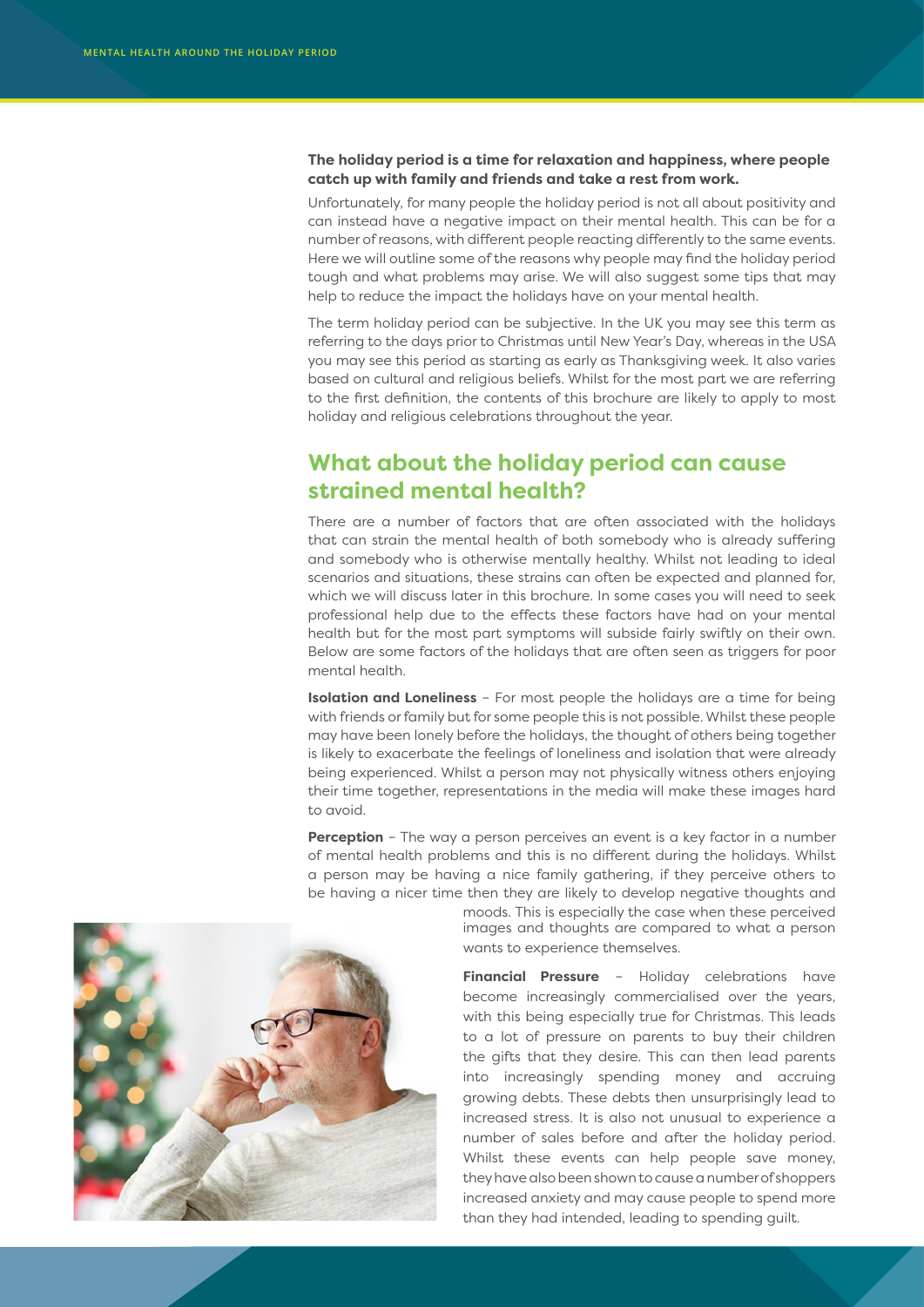

**Excessive food consumption** – Food consumption has become synonymous with holidays in the many parts of the globe. People often see the holidays as a time to over indulge. Unfortunately, this can have a negative effect on a person's mental health. Clearly, eating more food than required or than you usually eat can put you at risk of weight gain, especially if this happens multiple times over the holidays, and this in itself can cause people to develop negative self-images and can cause depressed moods. The rampant availability of food can also be a trigger for those people suffer from eating disorders, especially when family members may not be aware of their condition. This may also lead to conflict. Finally, studies have shown that junk food and sugary treats, which are often enjoyed at the holidays, do have links to depression. Whilst having a few treats is not going to cause any problems it is useful to be mindful of too much over indulgence during the holidays.

**Alcohol** – As with many celebrations, alcohol is often readily available around the holidays and is excessively consumed by many people. Along with the physical conditions this can lead to, both short and long term, the rampant availability of alcohol can have negative impacts on mental health. Not only is alcohol a trigger for those that may be fighting alcohol dependency, but it is in itself a depressant and therefore excessive consumption of alcohol can lead to low mood and behavioural alterations.

These in turn may also lead to family conflicts and unpleasant physical side effects. Much like we have mentioned in relation to junk food, moderation is key. A few drinks or a few social gatherings with alcohol are not likely to be a problem but issues can arise when excessive consumption takes place.

**Bereavement** – Losing a loved one can be a very traumatic and upsetting experience and the impacts of this loss can be felt year round. This is especially the case for many people around the holidays and can act as a trigger for poor mental health. This does not relate only to instances of family members passing away during the holidays but instead the holidays can exacerbate feelings of loss experienced earlier in the year.

**Pressure and Stress** – Many aspects of the holidays can increase the pressure or stress a person experiences. There can be events to arrange, travel to be undertaken and large meals to be cooked. These can all cause stress, which is extra stress that is added to the stress a person may already be experiencing in their lives, as the holidays do not mean other issues are suddenly resolved. This stress can often be made worse by a belief that the holidays need to be perfect as achieving perfection is often out of reach and so causes frustration and disappointment.

**Sleep patterns** – More and more research is showing that good sleeping patterns are vital for a person's mental wellbeing. The holidays are often times where vacations from work are taken but this does not always result in increased sleep. In fact, with social events being focused around the holidays, many people will experience a worse sleep schedule than when they are working. Whilst this may be fine for a small number of events, if a person has a holiday season full of late night functions they are likely to notice a decline in their mental well-being.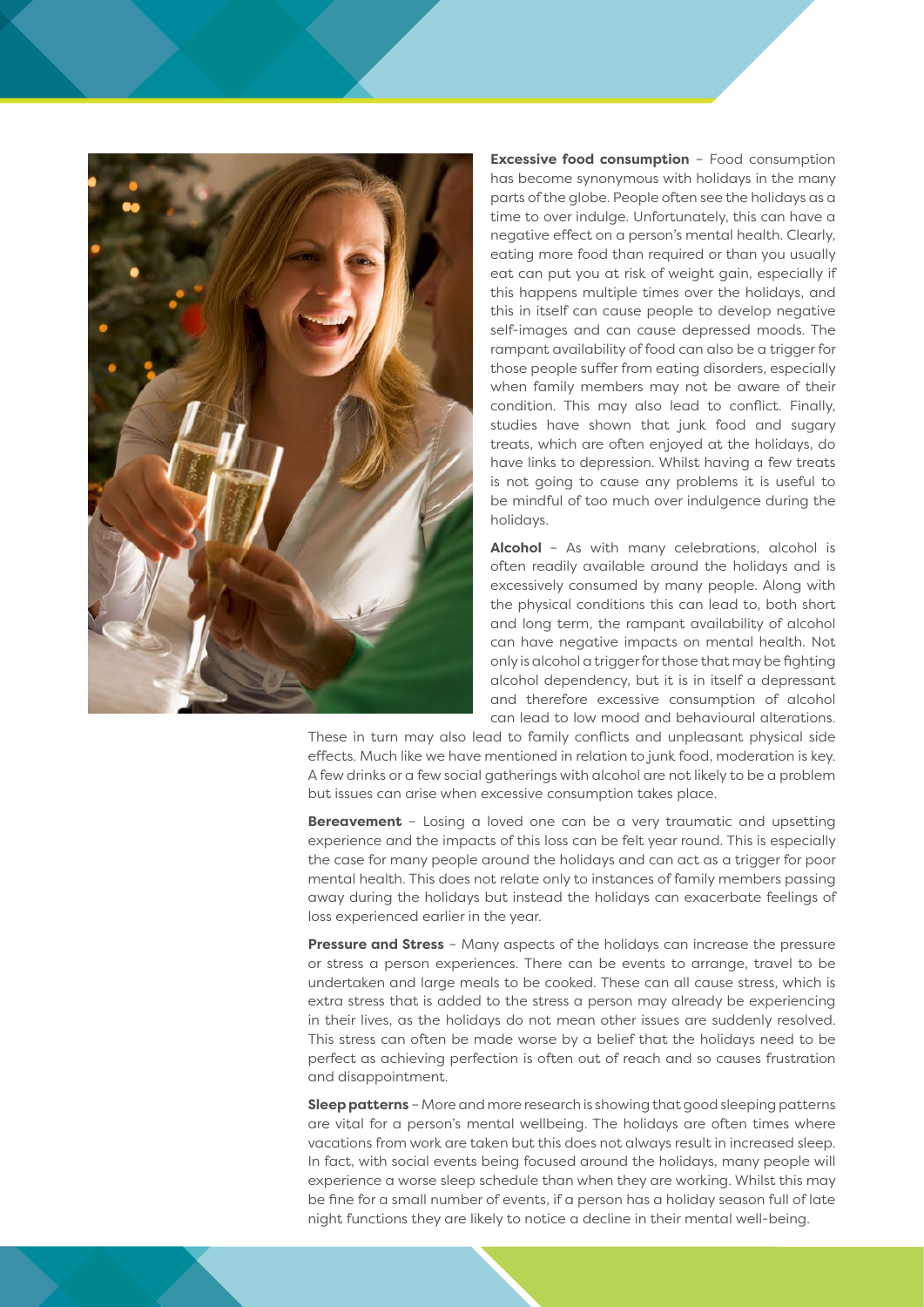**Family** – Whilst the holidays are often portrayed as a time for family, it can be family that are the triggers for a person's poor mental well-being during this time. This is unlikely to be intentional but holiday gatherings often mean family members, who may not otherwise get along, are forced to engage in social interaction for extended periods of time. This can lead to frustration and anger; especially when these gatherings are seen as non-optional and unescapable.

Many holiday gatherings take place in the original family home, where children return to the parental home for dinner. Whilst this can be a nice experience, for some returning to the family home or childhood bedroom can be a trigger of unwanted memories from their childhood that can greatly impact mental wellbeing. The break-up of a family unit can also make the holidays a difficult time, with divorces often resulting in children unable to spend time with all their family at once. Causing stress for all those involved.

## **What conditions may become apparent or exacerbated?**

There are a number of conditions that may become apparent or which may be worsened by the holiday period. Here we will discuss a range of these conditions. It is important to remember that everybody is different and so will react differently to the experiences they have. If you see a condition here that you have, that does not mean you will automatically have a bad holiday period. Instead, it simply means that you should be mindful of any symptoms that may occur. Conditions that are not mentioned here may also experience worsening of symptoms during the holiday period. Therefore it is important for everybody to be mindful during the holidays. If you do feel that you are struggling with symptoms, or if your symptoms persist for an extended period of time then we encourage you to speak to your regular healthcare provider as soon as possible.

**Depression, Anxiety and the Holiday Blues** – The media has often put forward the idea that the holidays, especially Christmas and New Year, are the time of year where depression and suicide are at their highest. Whilst it is true that there are problems with depression during this time, it has also been found that this is not the time where depression rates peak, with some suggestions being that depression is highest in the spring time. Regardless of whether the holidays are the worst time for depression, we do know they are a difficult time where many negative feelings associated with depression are amplified.

One term that is often used to describe the temporary feelings of depression and anxiety around the holiday period is the 'Holiday blues'. The Holiday Blues differ from many other clinical diagnoses as they are temporary, although this does not mean they should be treated any less seriously. The Holiday Blues are thought to affect a vast number of the population, with one study has found that 64% of people believe they suffer from Holiday Blues and 24% feel it greatly affects them.

Alcohol and drug abuse are known to be one way people try to deal with feelings of loneliness which are often felt around the Christmas period ...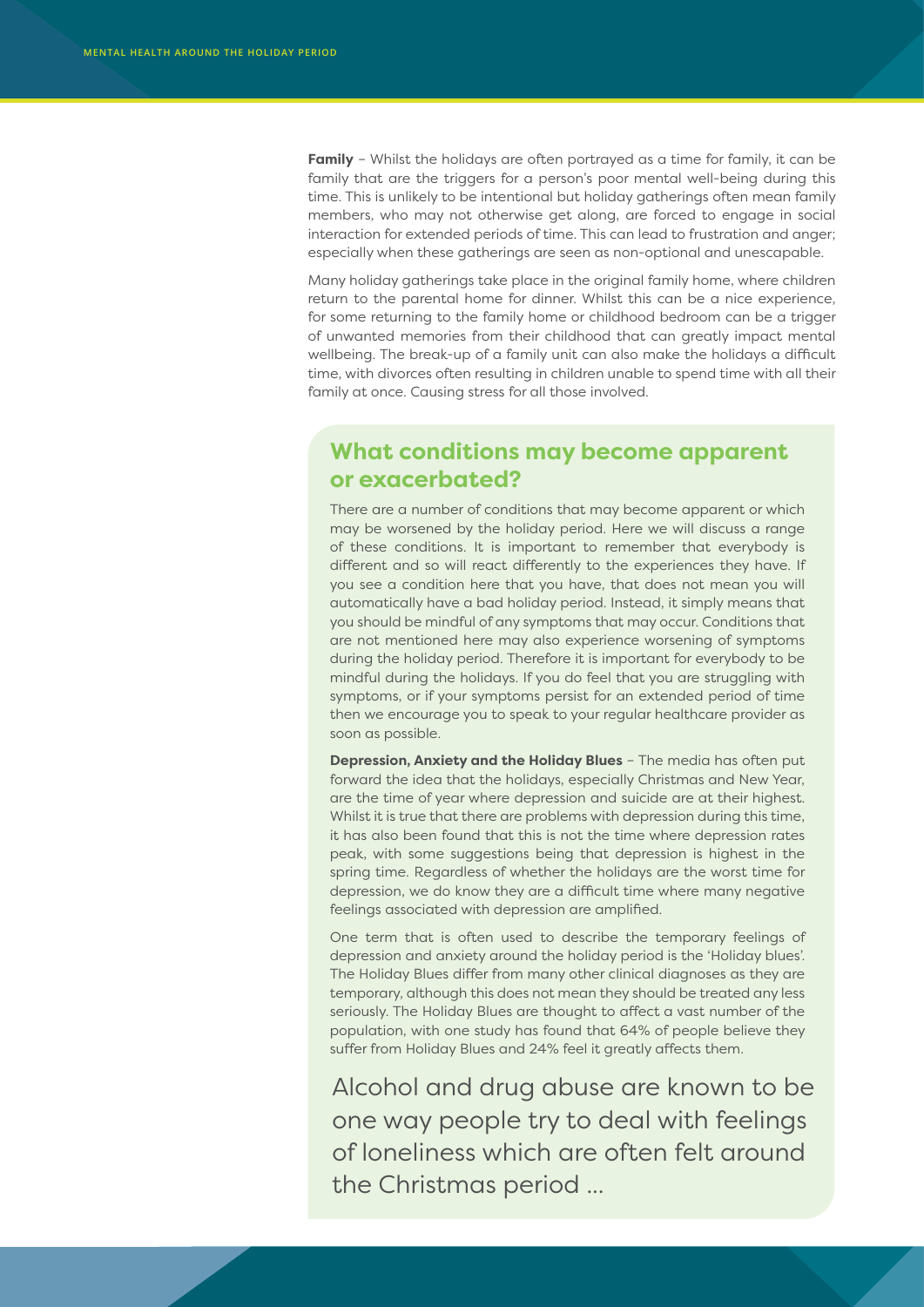**Substance and alcohol abuse** – Alcohol and drug abuse are known to be one way people try to deal with feelings of loneliness which are often felt around the Christmas period. Unfortunately, this can lead to long term problems as people result to increase usage to deal with their feelings. This is the case for both people with and without a previous history of substance problems. Those with a history of these problems are also at a greater risk of relapse during the holiday period due to the increased levels of stress and the often increased availability of alcohol.

**Eating disorders** – As we have briefly mentioned in the previous section, the vast availability of food and the expectation of over indulgence that accompanies many holidays can lead to a worsening of eating disorder symptoms in those that are already suffering. This is often exacerbated when family members are not aware that a person is suffering as conflict can ensure. The availability of food during the holidays can also be a great catalyst for overeating and binge eating.



#### **Seasonal Affective Disorder**

One disorder we wish to highlight in more detail is Seasonal Affective Disorder (SAD). SAD is a type of depressive disorder that occurs with a seasonal pattern, most commonly occurring in the winter months. This means that for the Northern Hemisphere, there is a high risk of an incidence of SAD coinciding with the holidays; hence the inclusion of this disorder on this brochure. It is important to remember that SAD can occur in other seasons and so can align with the Christmas period in the Southern Hemisphere, although this would be much rarer. There are a number of key details required for a diagnosis of SAD; including a reoccurrence of symptoms two years in a row, and symptoms relenting in other seasons, for instance if SAD occurs in winter then there will be no depressive symptoms in summer. It is thought that SAD is a result of seasonal changing of light or the changes in our natural circadian rhythms. The link to light variations is why one of the treatments for SAD is light therapy, with other treatments being antidepressant medication and psychotherapy, which is also the treatment for non-seasonal depression. SAD shares many of the symptoms as depression, although on a seasonal basis, including mood changes, trouble sleeping and social isolation. SAD can be thought of a as a more severe form of the Holiday Blues that we previously discussed and, much like the Holiday Blues, it should be treated on a par with depression. In some cases people are unable to function in the winter months without continuous treatment and so it is important not to overlook SAD as a legitimate condition.

Worldwide estimates show that SAD is a substantial problem that unfortunately appears to affect three times as many women as men. Unsurprisingly, the nearer a person is to the equator, the less likely they are to suffer from SAD as there is more exposure to sunlight. When looking to compare the prevalence of SAD amongst nations there are some countries with a less than 1% prevalence, for example research out of Australia highlights that 1 in 300 people suffer from SAD during their winter months. This number climbs in the North American region where Canadian researchers have put prevalence estimates between 2% and 3%, whilst American researchers have found estimates nearer 5%. The UK National Health Service concurs more with the American findings, with the UK surveys suggesting a prevalence rate between 6% and 7%. It should also be noted that the risk of SAD decreases with age and so it is adolescents and young adults that are most at risk.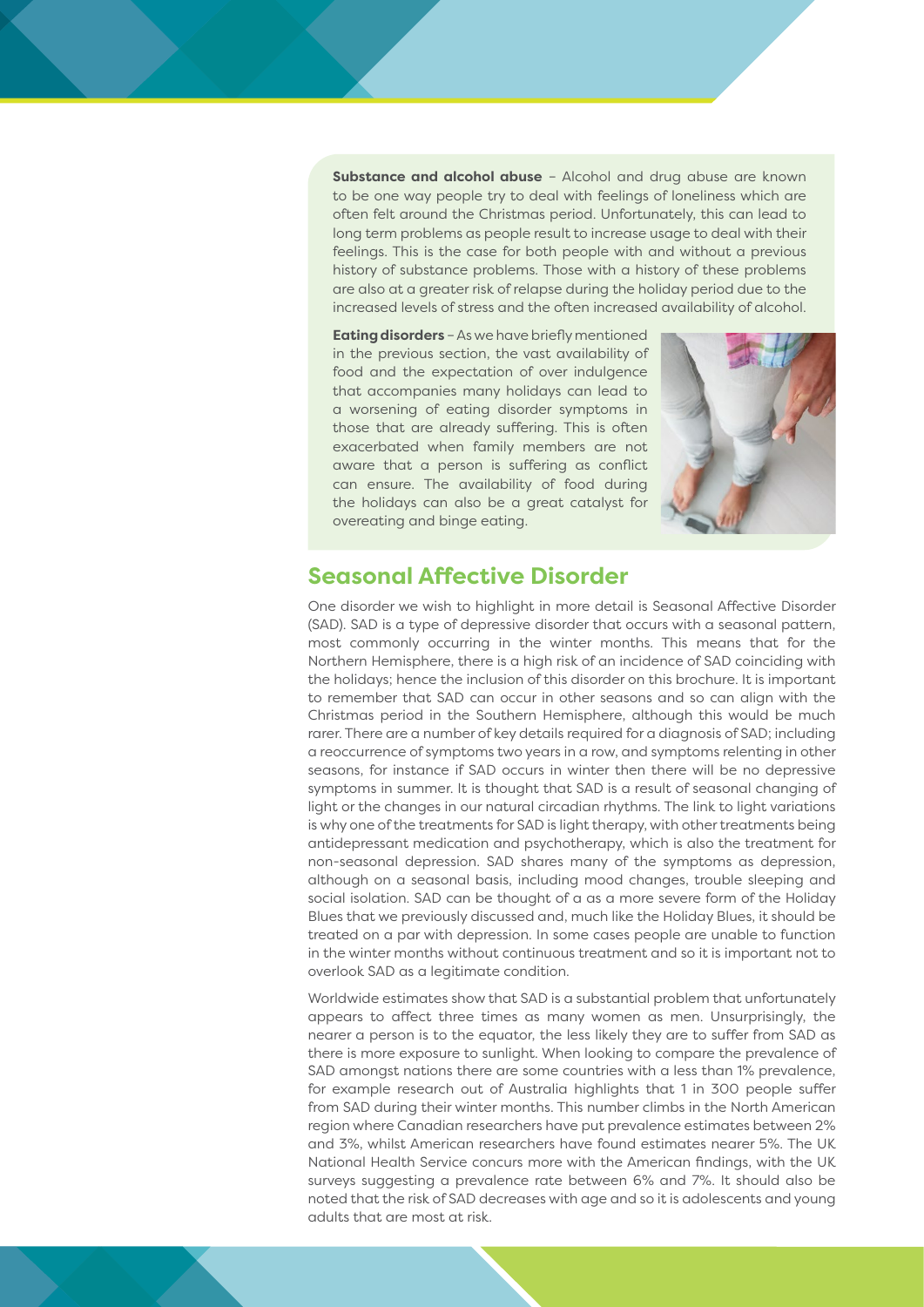

# **How can you reduce the impact the holidays have on your mental health?**

There are a number of ways you can prevent the holidays having a negative effect on your mental health. Below are a selection of tips. You may find that some of these tips work for you and others don't, it is about finding what is best for you. If your symptoms continue to deteriorate or have been going on for an extended period of time then we would advise you seek professional help as soon as possible.

**Medication** – This only applies to those people who are already suffering with a diagnosed condition. It is important to ensure that you have the correct amount of medication for the holiday period as many pharmacy and medical facilities will likely run reduced hours over the holidays. Missing medication can cause rapid changes in mood and can also have negative physical side effects so it is important to be prepared. If you do find you do not have your medication then you will need to contact your medical provider as soon as possible to arrange for an emergency prescription.

**Be open and honest about how you feel** – If you are struggling with your mental health over the holiday period it can be useful to talk to a close friend or relative about how you feel. If you are unable to talk with a friend or relative then there are a number of helplines and services that will be open over the holiday period who will be happy to talk with you. You may be experiencing your first holidays without a loved one and this is likely to make you feel down. It is important to acknowledge these feelings are normal and should not be suppressed.

**Exercise and eat healthily** - Although the holidays are often a time for overindulgence it is important to try to not let this get out of hand. As well as having your holiday treats you should remember to still try to eat fruit and vegetables and to get exercise where possible. Not only will this provide physical benefits, research shows that exercise and healthy eating will improve your mental well-being.

**Don't aim for perfection** – Perfection is not something that can be achieved. Unfortunately this means when people aim for perfection they are left disappointment. To avoid this disappointment it is advisable to not aim for perfection and to learn to accept that not everything will go to plan.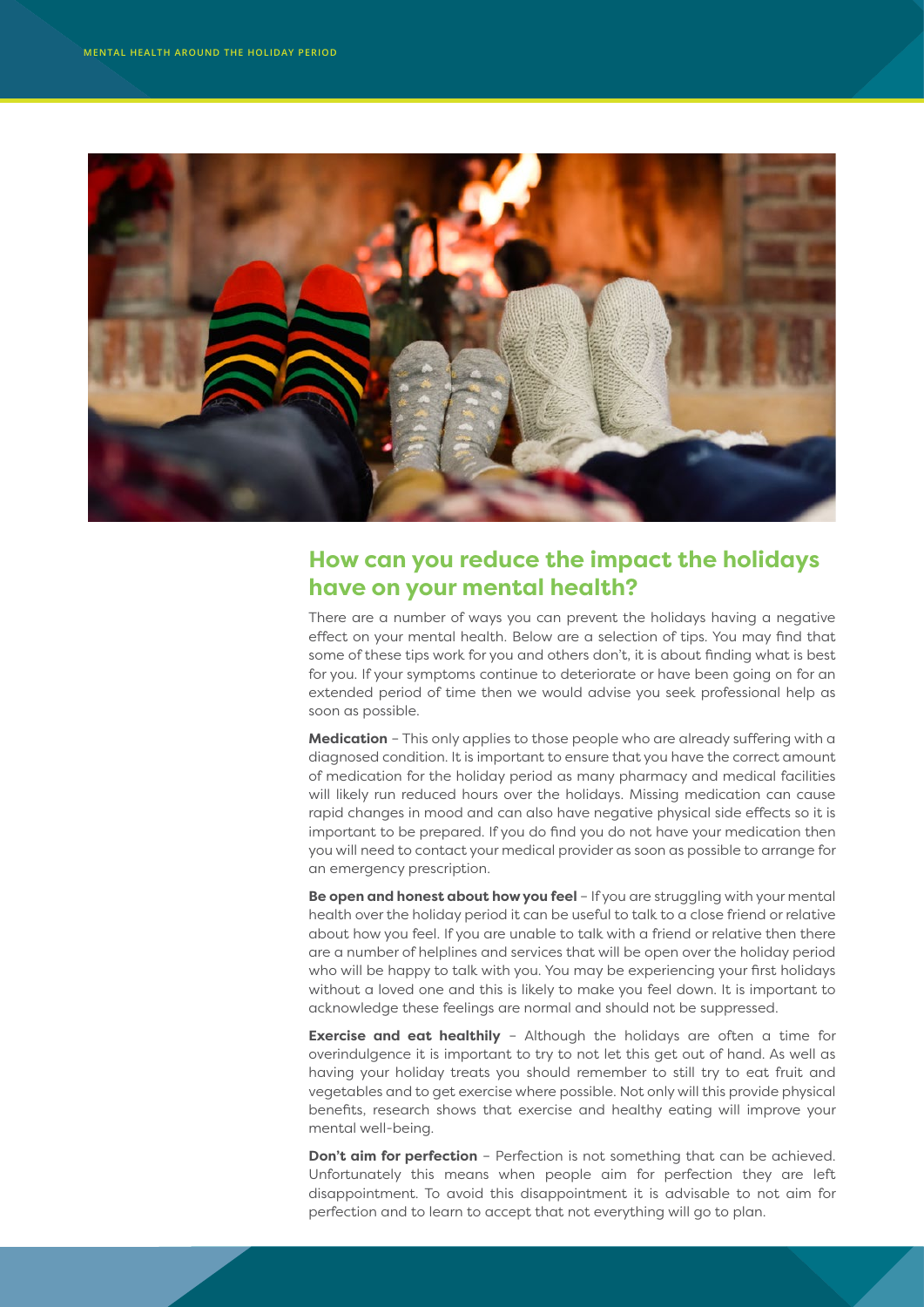**Learn to say no and ask for help** - Whilst you may want to please everybody and see everybody over the holidays you must remember it is ok to say no. If you always say yes to everything that is asked of you over the holiday period then you are extremely likely to become stressed, overtired and frustrated. Not only will this impact your mental well-being but it will guarantee you will not enjoy the holidays. If you are planning a big gathering then you will likely benefit not only from saying no to other requests but also from delegating tasks to split the work load amongst your friends or family. This will not only relieve the stress from you but may have the added benefit of making others feel included and valued.

**Plan your time** – Being behind schedule on a task often leads to a great deal of stress and tension. That is why we advise that you plan your holiday time accordingly. Whilst this does not mean you must plan every minute of every day, it does mean that bigger tasks should be planned for. Things to plan and schedule may be the buying of the food, shopping trips or cooking schedules. Doing this will be one less thing for you to be concerned with and will ensure you are not left rushing to complete everything before the holiday deadline. If you do choose to plan your daily routine, for example on days that are activity heavy, then it is important to schedule in time to relax. Remember, the holidays are usually a period of a few weeks and not a few days, so activities and social gatherings can be scheduled at more spaced intervals.

**Stick to a budget** – Financial pressure and overspending around the holidays is a big problem for many people. The best way to combat this is to stick to a budget that encompasses gifts, food and social gatherings. If money is tight you may choose to agree to make home-made gifts or to only buy smaller gifts with spending limits. It is also advisable to shop online, in advance to allow shipping time, as online shopping allows a more simple way of comparing prices and helps to avoid the impulsive purchases you may usually make in store. Holiday sales can also be greatly useful, as long as you remain mindful of spending limits and your budget. Food can often end up costing more than you may originally think, especially if you are cooking for a large family. To combat this you may suggest that each guest brings a dish to the meal, helping spread not only the cost of the meal but also the preparation responsibilities.

**Relax or Take time away from Christmas** - It is important to remember to relax and unwind amongst all the holiday stress. People relax and unwind in different ways but you may choose to go for a walk, read a book or meditate. You may also benefit from taking some time away from the holidays or Christmas to enjoy hobbies you enjoy the rest of the year round, especially if the holidays are increasing your stress levels. During extended family visits you may benefit from stepping outside for a short walk or run, especially if there are family members



that you often conflict with. This will give you both a break so that you can hopefully continue to be civil around each other for the holiday period.

**Start new traditions** - When a person has lost a loved one it can be very difficult for them to continue celebrating the holidays as they used to. When this is the case it can be a good idea to start a new holiday tradition to help move forward.

You may choose to do something completely new or something in memory of the one you have lost. One tradition that many people consider is volunteering around the holidays. Many charities, especially those revolving around soup kitchens and the homeless, are often thrilled to have an extra pair of hands around the holidays.